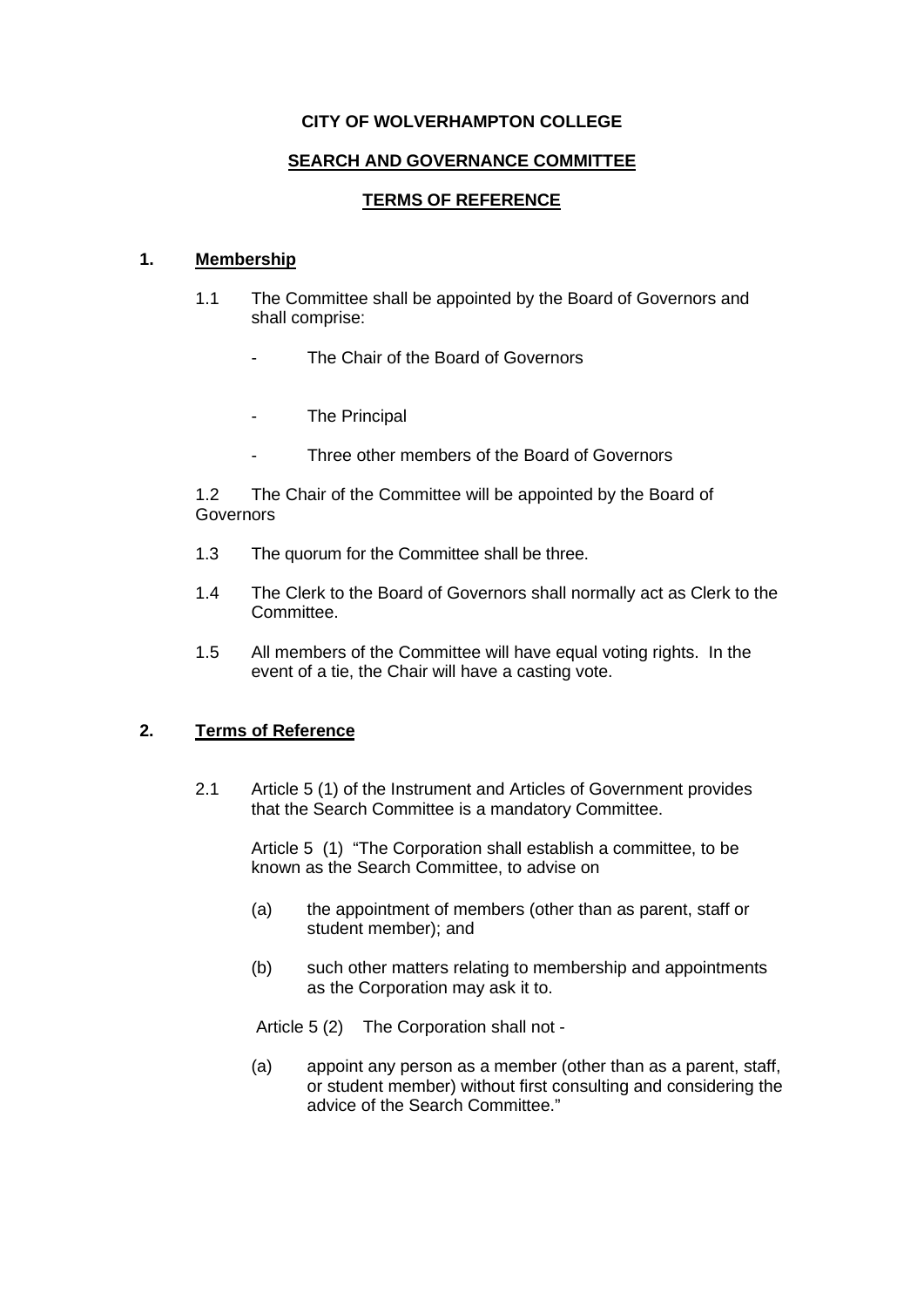- 2.2 The Committee shall be responsible for considering and advising the Board on the composition and balance of the Board and its Committees and on the procedures and criteria for appointment.
- 2.3 The Committee shall evaluate the contribution made by existing governors, including attendance, before proposing their re-appointment, especially after two terms of office. Members of the Committee must leave any meeting where their own performance is being evaluated or re-appointment recommended.
- 2.4 The Committee shall be responsible for keeping under review the composition and balance, and skills and knowledge of the membership of the Board and its Committees, having regard to the changing needs which the Corporation must meet, and to take these factors into account when planning appointments.
- 2.5 When considering the recommendation of any appointment or re-appointment to the Board, the Committee shall have regard to the aims and values of the Corporation with respect to membership of the Board as set out in the Board's Policy on the Appointment of members, i.e.
	- Members of the Board are appointed on merit, after an open selection process which complies with the requirements as set out in the Instrument and Articles of Government for the appointment of members.
	- The appointment process is conducted with attention to Equal Opportunities with consideration being given to the balance of membership in terms of gender, age, disability, race and ethnic origin.
	- The selection of members is consistent with the principles laid down by the Committee on Standards in Public Life for those holding public office.
	- **Membership of the Board is drawn widely from the community** served by the College with a wide range of skills and interests being represented.
- 2.6 The Committee shall be responsible for considering and making recommendations to the Board of Governors on the appointment of associate committee members.
- 2.7 The Committee shall have the power to consult with such external advisers as they deem necessary to fulfil their responsibilities.
- 2.8 The Committee, together with the Clerk, shall be responsible for considering and advising on policies, procedural matters and other issues relating to the Instrument and Articles of Government and the operation of the Board and its committees.